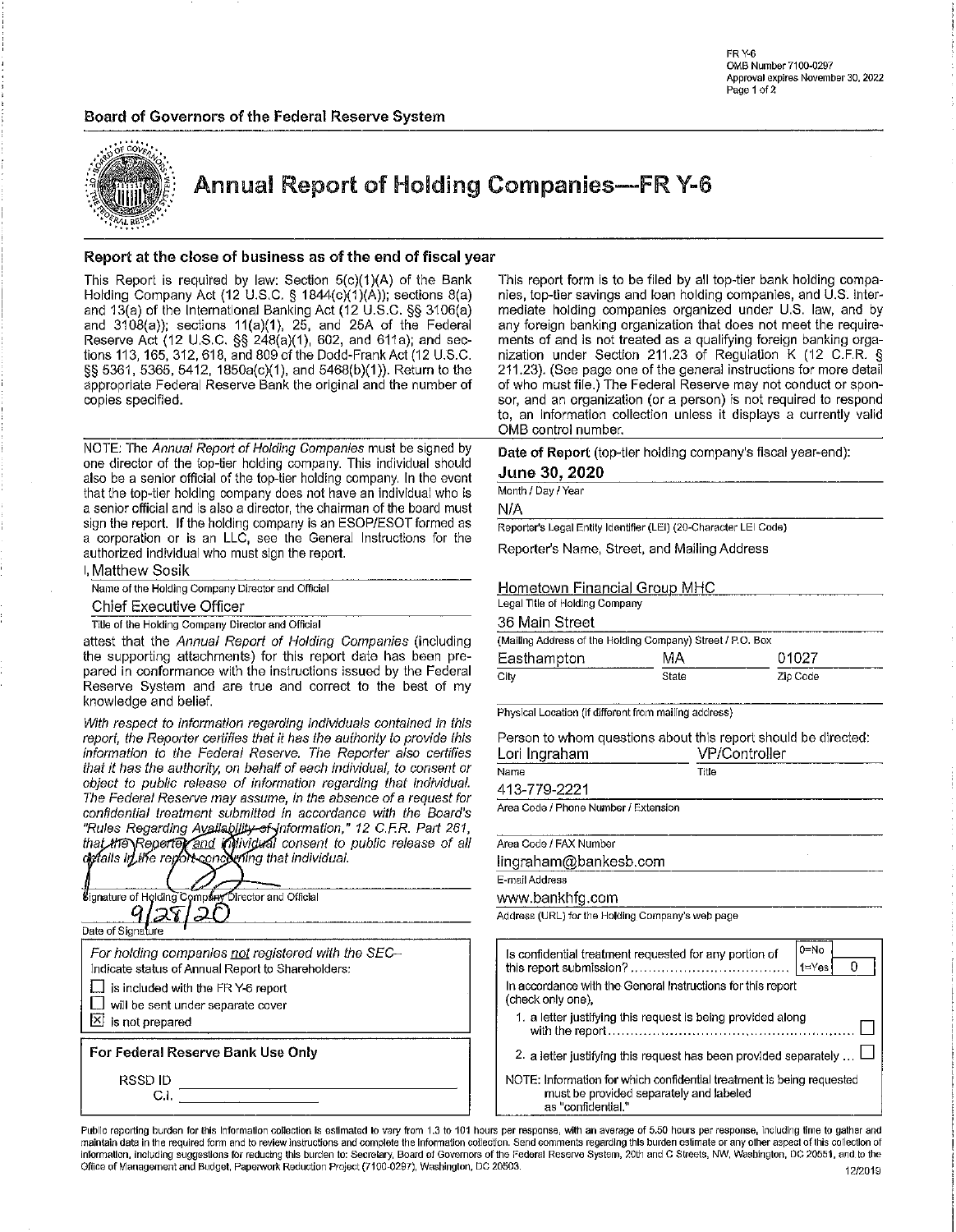J.

 $\bar{t}$ 

# For Use By Tiered Holding Companies

 $\sim$ 

Top-tiered holding companies must list the names, mailing address, and physical locations of each of their subsidiary holding companies below.

| Legal Title of Subsidiary Holding Company |                                                                       |          |      | Legal Title of Subsidiary Holding Company                             |          |
|-------------------------------------------|-----------------------------------------------------------------------|----------|------|-----------------------------------------------------------------------|----------|
|                                           | (Malling Address of the Subsidiary Holding Company) Street / P.O. Box |          |      | (Mailing Address of the Subsidiary Holding Company) Street / P.O. Box |          |
| City                                      | State                                                                 | Zip Code | City | State                                                                 | Zip Code |
|                                           | Physical Location (if different from mailing address)                 |          |      | Physical Location (if different from mailing address)                 |          |
| Legal Title of Subsidiary Holding Company |                                                                       |          |      | Legal Title of Subsidiary Holding Company                             |          |
|                                           | (Mailing Address of the Subsidlary Holding Company) Street / P.O. Box |          |      | (Mailing Address of the Subsidiary Holding Company) Street / P.O. Box |          |
| City                                      | State                                                                 | Zip Code | City | State                                                                 | Zip Code |
|                                           | Physical Location (if different from mailing address)                 |          |      | Physical Location (if different from mailing address)                 |          |
| Legal Title of Subsidiary Holding Company |                                                                       |          |      | Legal Title of Subsidiary Holding Company                             |          |
|                                           | (Mailing Address of the Subsidiary Holding Company) Street / P.O. Box |          |      | (Mailing Address of the Subsidiary Holding Company) Street / P.O. Box |          |
| City                                      | State                                                                 | Zip Code | City | State                                                                 | Zip Code |
|                                           | Physical Location (if different from mailing address)                 |          |      | Physical Location (if different from mailing address)                 |          |
| Legal Title of Subsidlary Holding Company |                                                                       |          |      | Legal Title of Subsidiary Holding Company                             |          |
|                                           | (Mailing Address of the Subsidiary Holding Company) Street / P.O. Box |          |      | (Malling Address of the Subsidiary Holding Company) Street / P.O. Box |          |
| City                                      | State                                                                 | Zip Code | City | State                                                                 | Zip Code |
|                                           | Physical Location (if different from mailing address)                 |          |      | Physical Location (if different from mailing address)                 |          |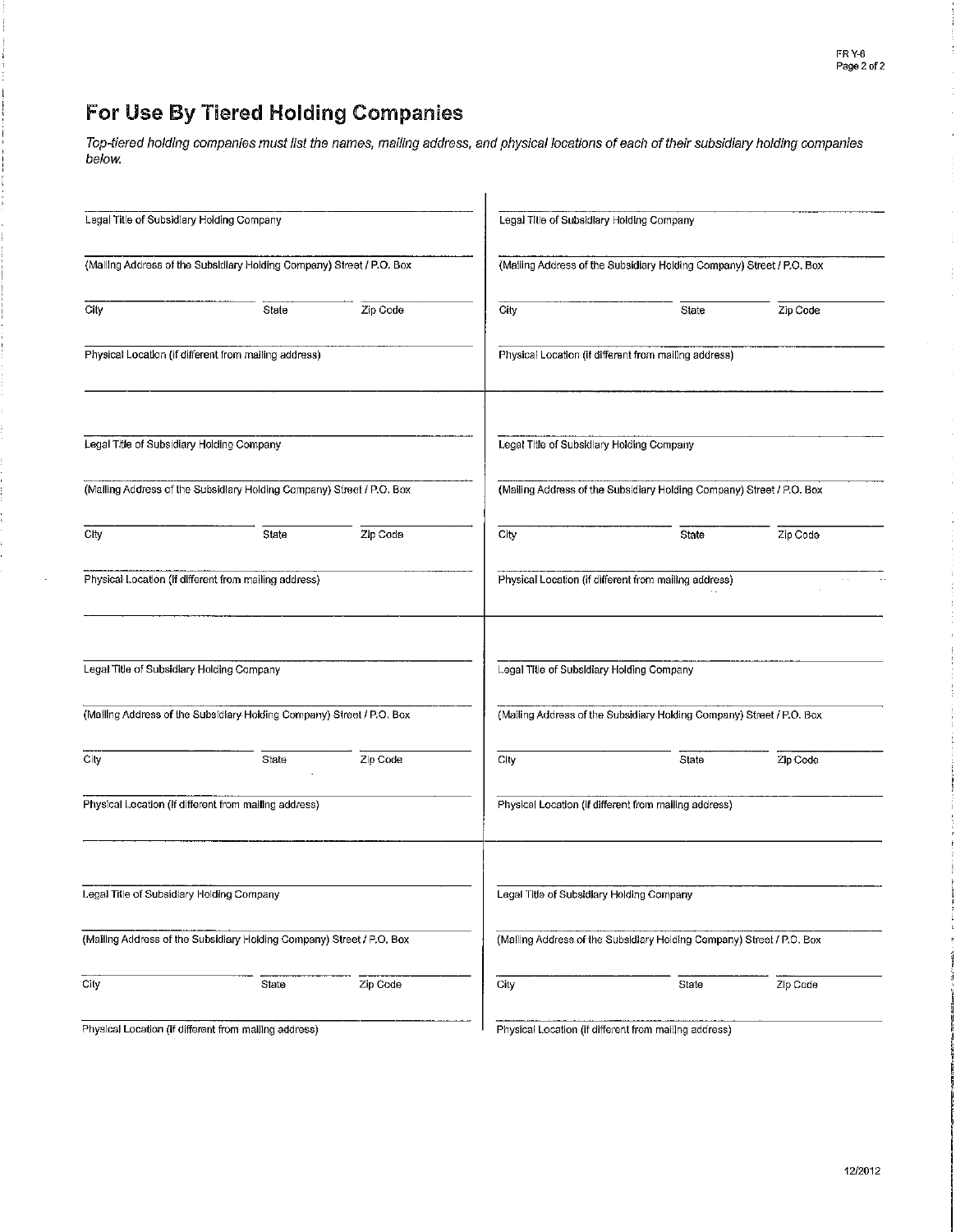### Form FR Y-6

# Hometown Financial Group MHC

# Fiscal Year Ending June 30, 2020

Report Item 1:

There are no securities holders for Hometown Financial Group, MHC. Therefore an annual report is not prepared.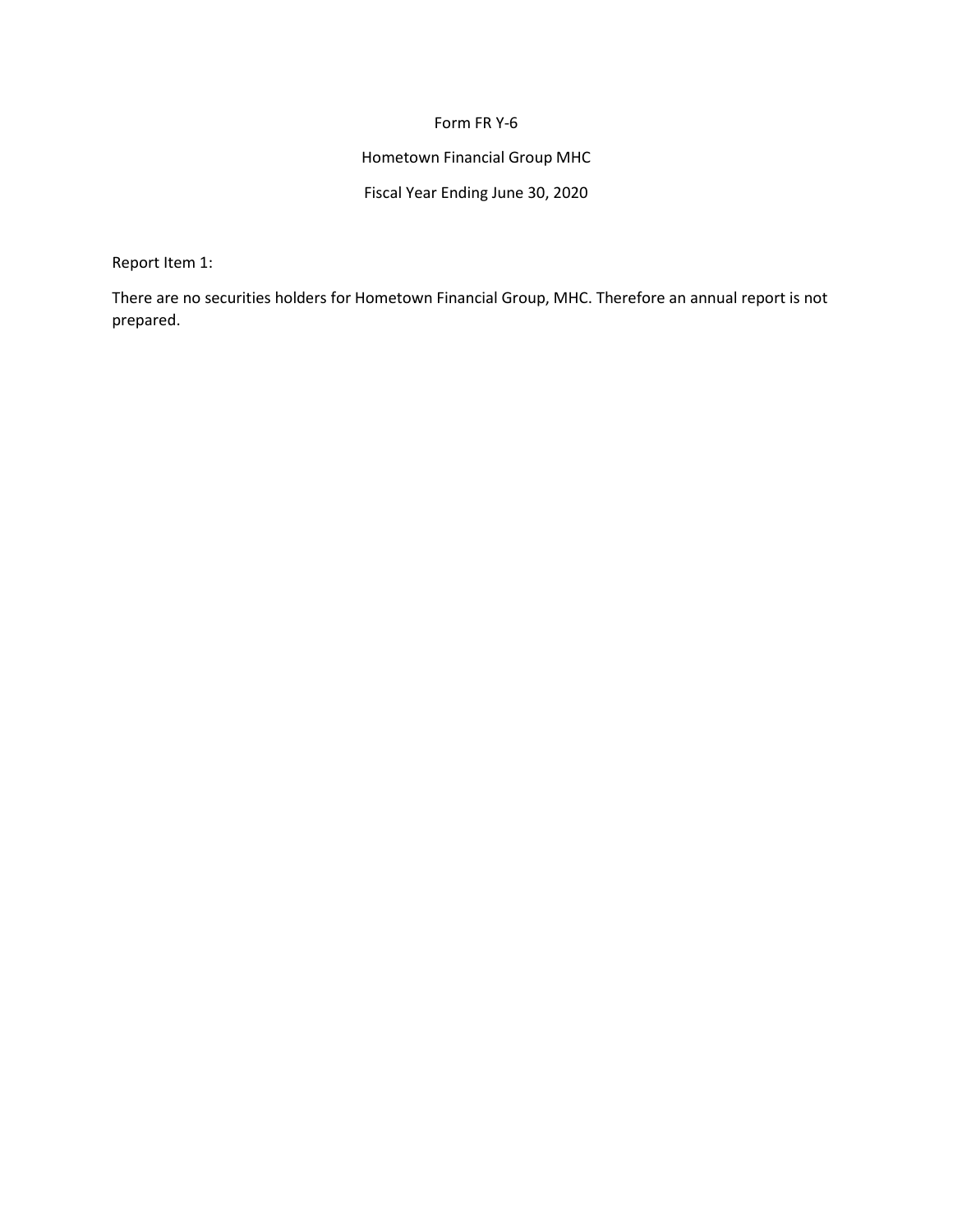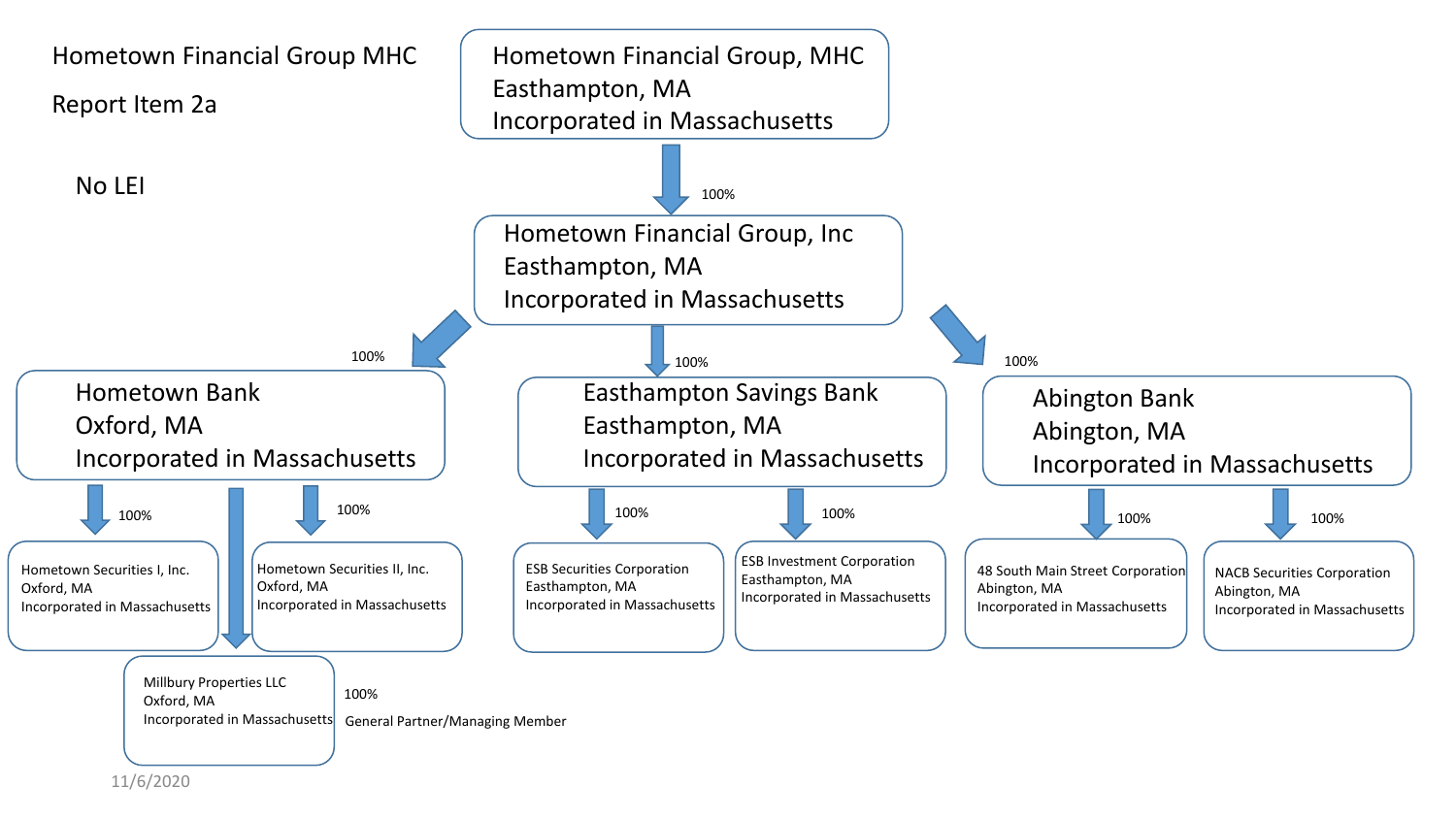#### **Results: A list of branches for your holding company: HOMETOWN FINANCIAL GROUP MHC (3728930) of EASTHAMPTON, MA.**

The data are as of 06/30/2020. Data reflects information that was received and processed through 07/05/2020.

#### **Reconciliation and Verification Steps**

1. In the **Data Action** column of each branch row, enter one or more of the actions specified below 2. If required, enter the date in the **Effective Date** column

#### **Actions**

#### **OK:** If the branch information is correct, enter 'OK' in the Data Action column.

**Change:** If the branch information is incorrect or incomplete, revise the data, enter 'Change' in the **Data Action** column and the date when this information first became valid in the **Effective Date** column. **Close:** If a branch listed was sold or closed, enter 'Close' in the **Data Action** column and the sale or closure date in the **Effective Date** column. **Delete:** If a branch listed was never owned by this depository institution, enter 'Delete' in the **Data Action** column. **Add:** If a reportable branch is missing, insert a row, add the branch data, and enter 'Add' in the **Data Action** column and the opening or acquisition date in the **Effective Date** column.

If printing this list, you may need to adjust your page setup in MS Excel. Try using landscape orientation, page scaling, and/or legal sized paper.

#### **Submission Procedure**

When you are finished, send a saved copy to your FRB contact. See the detailed instructions on this site for more information. If you are e-mailing this to your FRB contact, put your institution name, city and state in the subject line of the e-mail.

Note:

To satisfy the **FR Y-10 reporting requirements**, you must also submit FR Y-10 Domestic Branch Schedules for each branch with a **Data Action** of Change, Close, Delete, or Add. The FR Y-10 report may be submitted in a hardcopy format or via the FR Y-10 Online application - https://y10online.federalreserve.gov.

\* FDIC UNINUM, Office Number, and ID\_RSSD columns are for reference only. Verification of these values is not required.

|    | Data Action Effective Date Branch Service Type | Branch ID RSSD*<br><b>Popular Name</b>    | <b>Street Address</b>                   | City                | <b>State</b> | Zip Code County |                  | Country                              |                     | FDIC UNINUM* Office Number* | <b>Head Office</b>              | Head Office ID RSSD* | <b>Comments</b> |
|----|------------------------------------------------|-------------------------------------------|-----------------------------------------|---------------------|--------------|-----------------|------------------|--------------------------------------|---------------------|-----------------------------|---------------------------------|----------------------|-----------------|
|    | Full Service (Head Office)                     | 61476 ABINGTON BANK                       | <b>6 HARRISON AVENUE</b>                | <b>ABINGTON</b>     | <b>MA</b>    | 02351           | PLYMOUTH         | <b>JNITED STATES</b>                 | <b>Not Required</b> | <b>Not Required</b>         | <b>ABINGTON BANK</b>            | 61476                |                 |
|    | <b>Full Service</b>                            | 178271 AVON BRANCH                        | 1 EAST MAIN STREET                      | AVON                | MA           | 02322           | <b>NORFOLK</b>   | UNITED STATES Not Required           |                     | <b>Not Required</b>         | <b>ABINGTON BANK</b>            | 61476                |                 |
| ok | <b>Full Service</b>                            | 3108251 COHASSET 3A BRANCH                | 800 CHIEF JUSTICE CUSHING WAY, ROUTE 3A | COHASSET            | <b>MA</b>    | 02025           | <b>NORFOLK</b>   | UNITED STATES Not Required           |                     | <b>Not Required</b>         | <b>ABINGTON BANK</b>            | 61476                |                 |
| ok | <b>Full Service</b>                            | 117672 COHASSET VILLAGE BRANCH            | 40 SOUTH MAIN STREET                    | COHASSET            | <b>MA</b>    | 02025           | <b>NORFOLK</b>   | <b>JNITED STATES</b>                 | Not Required        | <b>Not Required</b>         | <b>ABINGTON BANK</b>            | 61476                |                 |
| ok | <b>Full Service</b>                            | 279673<br><b>HOLBROOK BRANCH</b>          | 95 NORTH FRANKLIN STREET                | HOLBROOK            | <b>MA</b>    | 02343           | <b>NORFOLK</b>   | <b>JNITED STATES</b>                 | <b>Not Required</b> | <b>Not Required</b>         | <b>ABINGTON BANK</b>            | 61476                |                 |
| ok | <b>Full Service</b>                            | 4285225 MARION BRANCH                     | <b>350 FRONT STREET</b>                 | <b>MARION</b>       | <b>MA</b>    | 02738           | PLYMOUTH         | <b>JNITED STATES</b>                 | <b>Not Required</b> | <b>Not Required</b>         | <b>ABINGTON BANK</b>            | 61476                |                 |
| ok | Full Service (Head Office)                     | 859002<br><b>EASTHAMPTON SAVINGS BANK</b> | <b>36 MAIN STREET</b>                   | EASTHAMPTON         | <b>MA</b>    | 01027           | <b>HAMPSHIRE</b> | <b>JNITED STATES</b>                 | <b>Not Required</b> | <b>Not Required</b>         | <b>EASTHAMPTON SAVINGS BANK</b> | 859002               |                 |
| ok | <b>Full Service</b>                            | 4292698 AGAWAM BRANCH                     | 770 MAIN STREET                         | AGAWAM              | <b>MA</b>    | 01001           | <b>HAMPDEN</b>   | <b>JNITED STATES</b>                 | Not Required        | <b>Not Required</b>         | <b>EASTHAMPTON SAVINGS BANK</b> | 859002               |                 |
|    | <b>Full Service</b>                            | 3444007<br><b>BELCHERTOWN BRANCH</b>      | <b>40 STATE STREET</b>                  | <b>BELCHERTOWN</b>  | <b>MA</b>    | 01007           | <b>HAMPSHIRE</b> | JNITED STATES                        | <b>Not Required</b> | <b>Not Required</b>         | <b>EASTHAMPTON SAVINGS BANK</b> | 859002               |                 |
| ok | <b>Full Service</b>                            | NORTHAMPTON STREET BRANCH<br>4436997      | 241 NORTHAMPTON STREET                  | <b>EASTHAMPTON</b>  | <b>MA</b>    | 01027           | <b>HAMPSHIRE</b> | <b>JNITED STATES</b> Not Required    |                     | <b>Not Required</b>         | <b>EASTHAMPTON SAVINGS BANK</b> | 859002               |                 |
| ok | <b>Full Service</b>                            | 2356804<br>HADLEY BRANCH                  | 70 EAST STREET                          | <b>HADLEY</b>       | <b>MA</b>    | 01035           | <b>HAMPSHIRE</b> | JNITED STATES                        | <b>Not Required</b> | <b>Not Required</b>         | <b>EASTHAMPTON SAVINGS BANK</b> | 859002               |                 |
| ok | <b>Full Service</b>                            | <b>HOLYOKE BRANCH</b><br>5310227          | 170 SARGEANT STREET                     | HOLYOKE             | <b>MA</b>    | 01040           | <b>HAMPDEN</b>   | <b>JNITED STATES</b>                 | Not Required        | <b>Not Required</b>         | <b>EASTHAMPTON SAVINGS BANK</b> | 859002               |                 |
| ok | <b>Full Service</b>                            | 2609788 KING STREET BRANCH                | 297 KING STREET                         | NORTHAMPTON         | <b>MA</b>    | 01060           | <b>HAMPSHIRE</b> | <b>JNITED STATES</b> Not Required    |                     | <b>Not Required</b>         | <b>EASTHAMPTON SAVINGS BANK</b> | 859002               |                 |
| ok | <b>Full Service</b>                            | <b>LOCUST STREET BRANCH</b><br>1394005    | 21 LOCUST ST                            | <b>NORTHAMPTON</b>  | <b>MA</b>    | 01060           | <b>HAMPSHIRE</b> | JNITED STATES                        | <b>Not Required</b> | <b>Not Required</b>         | <b>EASTHAMPTON SAVINGS BANK</b> | 859002               |                 |
| ok | Full Service                                   | 3077218<br><b>GRANBY ROAD BRANCH</b>      | 605 GRANBY ROAD, ROUTE 202              | <b>SOUTH HADLEY</b> | MA           | 01075           | <b>HAMPSHIRE</b> | UNITED STATES Not Required           |                     | <b>Not Required</b>         | EASTHAMPTON SAVINGS BANK        | 859002               |                 |
| ok | <b>Full Service</b>                            | 798400<br>SOUTHAMPTON BRANCH              | 134 COLLEGE HIGHWAY                     | SOUTHAMPTON         | <b>MA</b>    | 01073           | <b>HAMPSHIRE</b> | <b>JNITED STATES</b>                 | <b>Not Required</b> | <b>Not Required</b>         | <b>EASTHAMPTON SAVINGS BANK</b> | 859002               |                 |
| ok | <b>Full Service</b>                            | 3924974 WESTFIELD BRANCH                  | 85 BROAD STREET                         | WESTFIELD           | <b>MA</b>    | 01085           | <b>HAMPDEN</b>   | <b>JNITED STATES</b>                 | Not Required        | <b>Not Required</b>         | <b>EASTHAMPTON SAVINGS BANK</b> | 859002               |                 |
| ok | Full Service (Head Office)                     | 1004470<br><b>HOMETOWN BANK</b>           | <b>31 SUTTON AVENUE</b>                 | <b>OXFORD</b>       | MA           | 01540           | WORCEST          | <b>JNITED STATES</b>                 | Not Required        | <b>Not Required</b>         | <b>HOMETOWN BANK</b>            | 1004470              |                 |
| ok | <b>Full Service</b>                            | 2330215<br><b>BROOKLYN BRANCH</b>         | <b>13 CANTERBURY ROAD</b>               | <b>BROOKLYN</b>     |              | 06234           | <b>WINDHAM</b>   | <b>JNITED STATES</b>                 | Not Required        | Not Required                | <b>HOMETOWN BANK</b>            | 1004470              |                 |
| ok | <b>Full Service</b>                            | 5057410<br><b>DANIELSON BRANCH</b>        | <b>3 CENTRAL STREET</b>                 | DANIELSON           |              | 06239           | <b>NINDHAM</b>   | <b>INITED STATES</b>                 | Not Required        | <b>Not Required</b>         | <b>HOMETOWN BANK</b>            | 1004470              |                 |
| ok | <b>Full Service</b>                            | 386601 NORTH GROSVENORDALE BRANCH         | 835 RIVERSIDE DRIVE                     | NORTH GROSVENORDALE |              | 06255           | <b>WINDHAM</b>   | JNITED STATES Not Required           |                     | <b>Not Required</b>         | <b>HOMETOWN BANK</b>            | 1004470              |                 |
| ok | <b>Full Service</b>                            | 509400 PUTNAM BRANCH                      | 182 MAIN STREET                         | PUTNAM              |              | 06260           | WINDHAM          | JNITED STATES                        | Not Required        | <b>Not Required</b>         | <b>HOMETOWN BANK</b>            | 1004470              |                 |
| ok | <b>Full Service</b>                            | 320203 WOODSTOCK OFFICE                   | 148 ROUTE 171                           | <b>WOODSTOCK</b>    |              | 0628:           | <b>WINDHAM</b>   | <b>INITED STATES</b>                 | <b>Not Required</b> | <b>Not Required</b>         | <b>HOMETOWN BANK</b>            | 1004470              |                 |
|    | <b>Full Service</b>                            | 152673 ATHOL BRANCH                       | <b>90 EXCHANGE STR</b>                  | <b>ATHOL</b>        | <b>MA</b>    | 01331           | <b>WORCESTE</b>  | UNITED STATES Not Required           |                     | <b>Not Required</b>         | <b>HOMETOWN BANK</b>            | 1004470              |                 |
| ok | Full Service                                   | <b>AUBURN BRANCH</b><br>4438580           | 569 SOUTHBRIDGE STREET                  | AUBURN              | MA           | 01501           | <b>WORCESTE</b>  | UNITED STATES Not Required           |                     | <b>Not Required</b>         | <b>HOMETOWN BANK</b>            | 1004470              |                 |
| ok | Full Service                                   | LEOMINSTER BRANCH<br>4853857              | 9 SACK BOULEVARD                        | LEOMINSTER          | <b>MA</b>    | 01453           | WORCESTI         | UNITED STATES                        | Not Required        | <b>Not Required</b>         | <b>HOMETOWN BANK</b>            | 1004470              |                 |
| ok | <b>Full Service</b>                            | 949305<br>MILLBURY SAVINGS BANK BRANCH    | 109 ELM ST                              | <b>MILLBURY</b>     | <b>MA</b>    | 01527           | WORCESTE         | <b>JNITED STATES</b>                 | Not Required        | <b>Not Required</b>         | <b>HOMETOWN BANK</b>            | 1004470              |                 |
| ok | <b>Full Service</b>                            | 4847575 SOUTH LANCASTER BRANCH            | 131 MAIN STREET                         | SOUTH LANCASTER     | MA           | 01561           | <b>WORCESTER</b> | UNITED STATES                        | Not Required        | <b>Not Required</b>         | <b>HOMETOWN BANK</b>            | 1004470              |                 |
| ok | <b>Full Service</b>                            | 3081859<br>STURBRIDGE BRANCH              | 331 MAIN STREET                         | STURBRIDGE          | <b>MA</b>    | 01566           | WORCESTE         | UNITED STATES                        | Not Required        | <b>Not Required</b>         | <b>HOMETOWN BANK</b>            | 1004470              |                 |
| ok | <b>Full Service</b>                            | 4847584 WEBSTER BRANCH                    | <b>4 GORE ROAD</b>                      | <b>WEBSTER</b>      | <b>MA</b>    | 01570           | <b>WORCESTE</b>  | UNITED STATES                        | Not Required        | <b>Not Required</b>         | <b>HOMETOWN BANK</b>            | 1004470              |                 |
|    | <b>Limited Service</b>                         | 4853866 WEBSTER CONVENIENCE CENTER        | 218R MAIN STREET                        | WEBSTER             | MA           | 01570           | WORCESTI         | UNITED STATES                        | Not Required        | <b>Not Required</b>         | <b>HOMETOWN BANK</b>            | 1004470              |                 |
|    | <b>Full Service</b>                            | 4367952 MILLBURY STREET BRANCH            | 1001 MILLBURY STREET                    | <b>WORCESTER</b>    | <b>MA</b>    | 01607           |                  | WORCESTER UNITED STATES Not Required |                     | Not Required                | <b>HOMETOWN BANK</b>            | 1004470              |                 |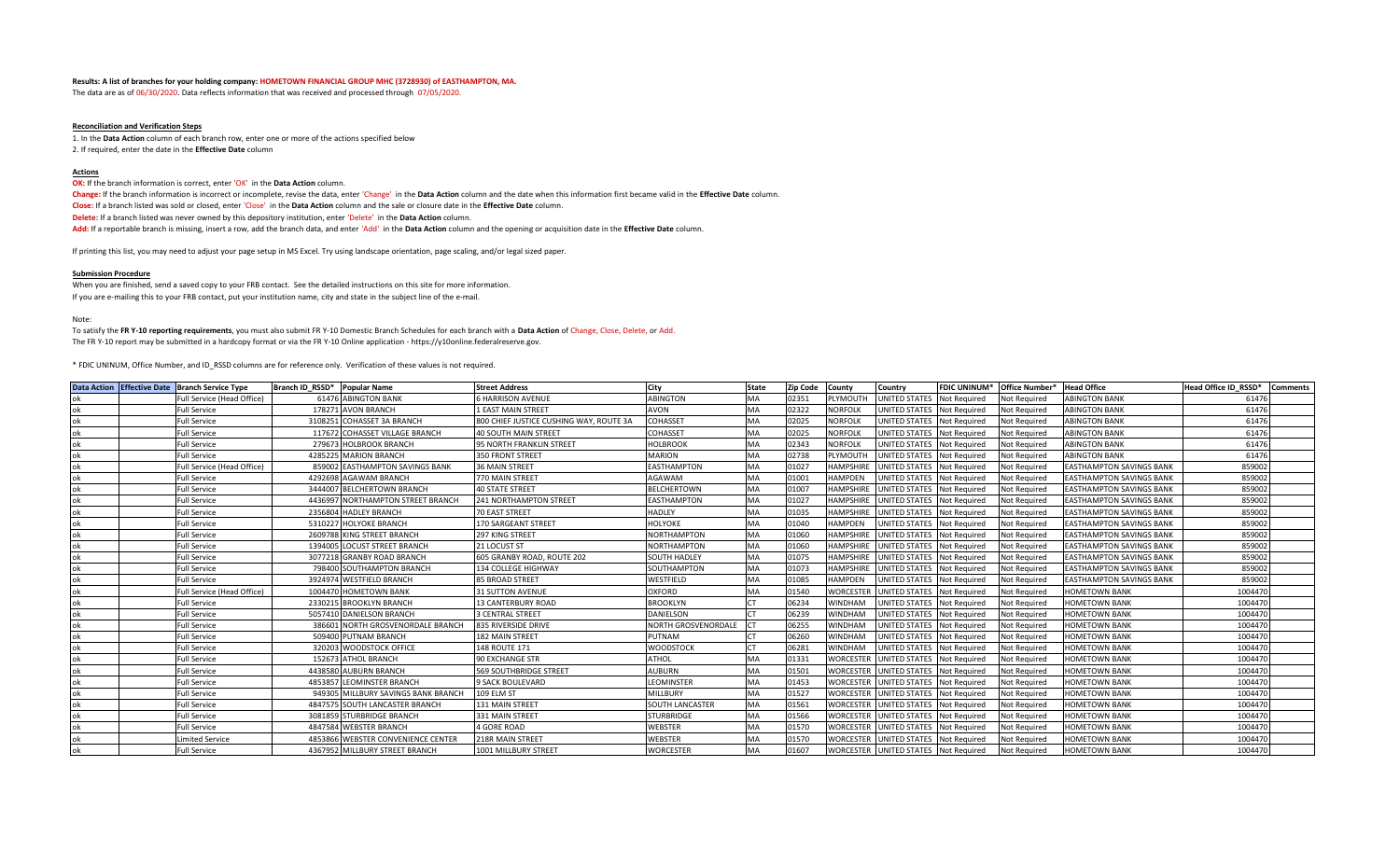# Form FR Y-6 Hometown Financial Group, MHC Fiscal Year Ending June 30, 2020

Report Item 3: Securities Holders

| Name & Address        | Country of Citzenship | Number and Percentage of               |
|-----------------------|-----------------------|----------------------------------------|
| (City, State Country) | or Incorporation      | <b>Each Class of Voting Securities</b> |

**There are no security holders for Hometown Financial Group, MHC**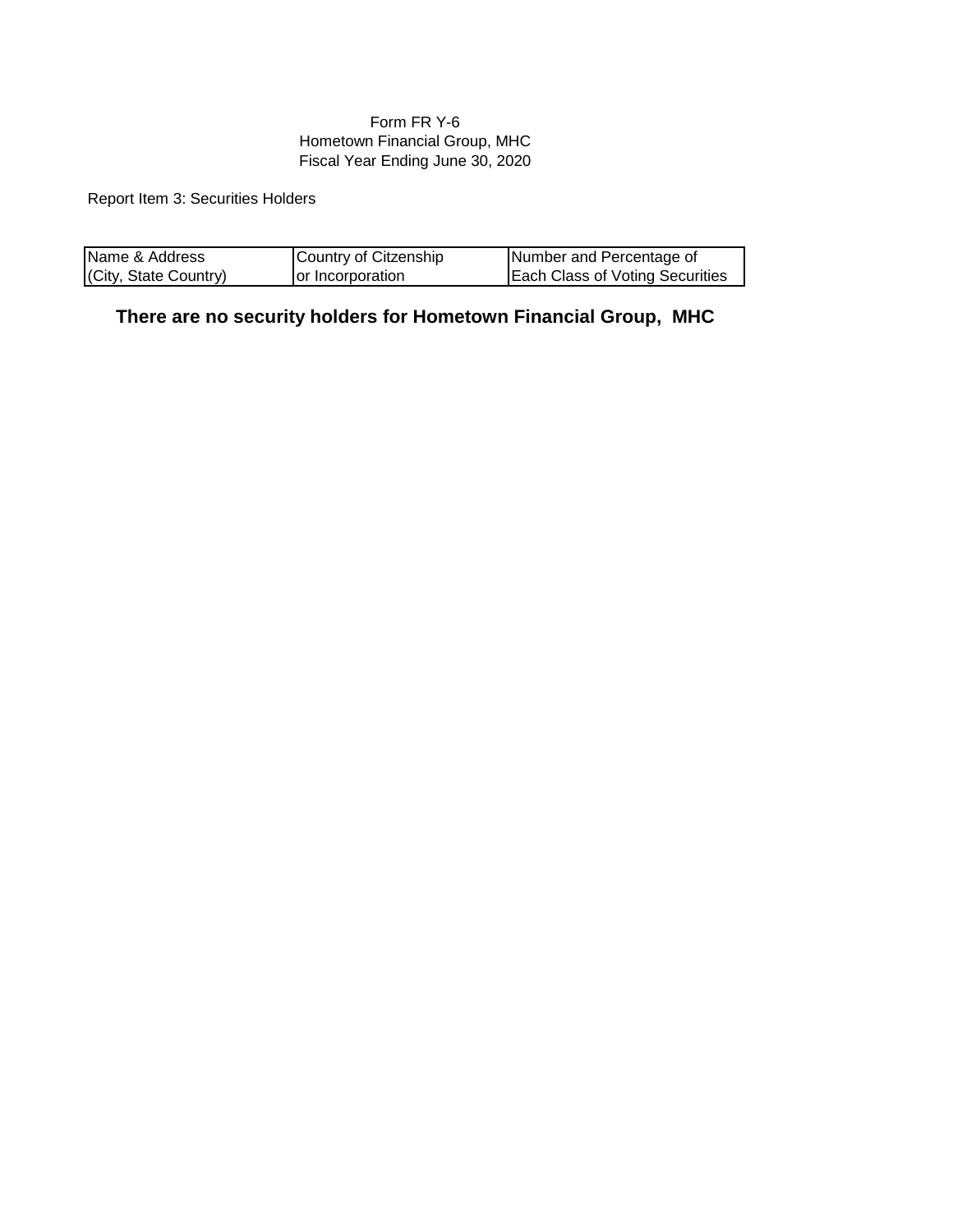# Form FR Y-6 Hometown Financial Group, MHC Fiscal Year Ending June 30, 2020

| Report Item 4: Insiders                   |                                                                           |                                                         |                                                                                                                                                                                                                                                                                                                                                                                                                                                            |                                                                                  |                                                                        |                                                                                                |                                                                                                                                                                                           |
|-------------------------------------------|---------------------------------------------------------------------------|---------------------------------------------------------|------------------------------------------------------------------------------------------------------------------------------------------------------------------------------------------------------------------------------------------------------------------------------------------------------------------------------------------------------------------------------------------------------------------------------------------------------------|----------------------------------------------------------------------------------|------------------------------------------------------------------------|------------------------------------------------------------------------------------------------|-------------------------------------------------------------------------------------------------------------------------------------------------------------------------------------------|
| (1)                                       | (2)                                                                       | (3)a                                                    | (3)b                                                                                                                                                                                                                                                                                                                                                                                                                                                       | (3)c                                                                             | $(4)$ a                                                                | $(4)$ <sub>b</sub>                                                                             | (4)c                                                                                                                                                                                      |
| Names & Address (City,<br>State, Country) | Principal Occupation if<br>other than with Bank<br><b>Holding Company</b> | Title & Position with<br><b>Bank Holding</b><br>Company | Title & Position with Subsidiaries (include names of of other<br>subsidiaries)                                                                                                                                                                                                                                                                                                                                                                             | Title & Position<br>with Other<br>Businesses(in-<br>cluding names<br>businesses) | Percentage of<br><b>Voting Shares</b><br>in Bank<br>Holding<br>Company | Percentage of<br>Voting Shares in<br><b>Subsidiaries</b><br>(include names of<br>subsidiaries) | List names of other<br>companies(includes<br>partnerships) if 25% or<br>more of voting securities<br>are held (list names of<br>companies and<br>percentage of voting<br>securities held) |
| Gilbert F. Ehmke<br>Newtington, CT        |                                                                           | President, CFO &<br>Treasurer, Assistant<br>Clerk       | Senior Executive Vice President, CFO &<br>Treasurer, Assistant Secretary, Hometown<br>Financial Group, Inc; Senior EVP/CFO &<br>Treasurer, Hometown Bank, Easthampton Savings<br>Bank; Treasurer & Director, Hometown Securities<br>Senior Executive Vice 1, Inc, Hometown Securities II, Inc, ESB Securities<br>Corp, ESB Investment Corp, Assistant Clerk,<br>Easthampton Savings Bank, Hometown Bank,<br>Senior Executive Vice President, Abington Bank | N/A                                                                              | N/A                                                                    | N/A                                                                                            | N/A                                                                                                                                                                                       |
|                                           |                                                                           |                                                         |                                                                                                                                                                                                                                                                                                                                                                                                                                                            |                                                                                  |                                                                        |                                                                                                |                                                                                                                                                                                           |
| Steven H. Duvarney<br>Lancaster, MA       | Owner, Duvarney<br><b>Jewelers</b>                                        | Trustee                                                 | Director, Hometown Financial Group, Inc,<br>Chairman and Director, Hometown Bank                                                                                                                                                                                                                                                                                                                                                                           | N/A                                                                              | N/A                                                                    | N/A                                                                                            | N/A                                                                                                                                                                                       |
|                                           |                                                                           |                                                         |                                                                                                                                                                                                                                                                                                                                                                                                                                                            |                                                                                  |                                                                        |                                                                                                |                                                                                                                                                                                           |
| <b>Richard Abbot</b><br>Hatfield, MA      | CPA, Owner of Abbott &<br>Waletkus                                        | Trustee                                                 | Director, Hometown Financial Group Inc,<br>Easthampton Savings Bank, ESB Securities Corp,<br><b>ESB Investment Corp</b>                                                                                                                                                                                                                                                                                                                                    | N/A                                                                              | N/A                                                                    | N/A                                                                                            | N/A                                                                                                                                                                                       |
| James G. Hayden DVM<br>Easthampton, MA    | <b>Retired Veterinarian</b>                                               | Clerk/Secretary<br>&Trustee                             | Director, Hometown Financial Group Inc,<br>Easthampton Savings Bank, ESB Securities Corp,<br><b>ESB Investment Corp</b>                                                                                                                                                                                                                                                                                                                                    | N/A                                                                              | N/A                                                                    | N/A                                                                                            | N/A                                                                                                                                                                                       |
| <b>Kevin Mack</b><br>Westminster, MA      | Owner, Fiske, Murphy,<br><b>Mack Funeral Home</b>                         | Trustee                                                 | Director, Hometown Financial Group Inc; Director,<br>Hometown Bank, Hometown Securities I, Inc,<br>Hometown Securities II, Inc.                                                                                                                                                                                                                                                                                                                            | N/A                                                                              | N/A                                                                    | N/A                                                                                            | N/A                                                                                                                                                                                       |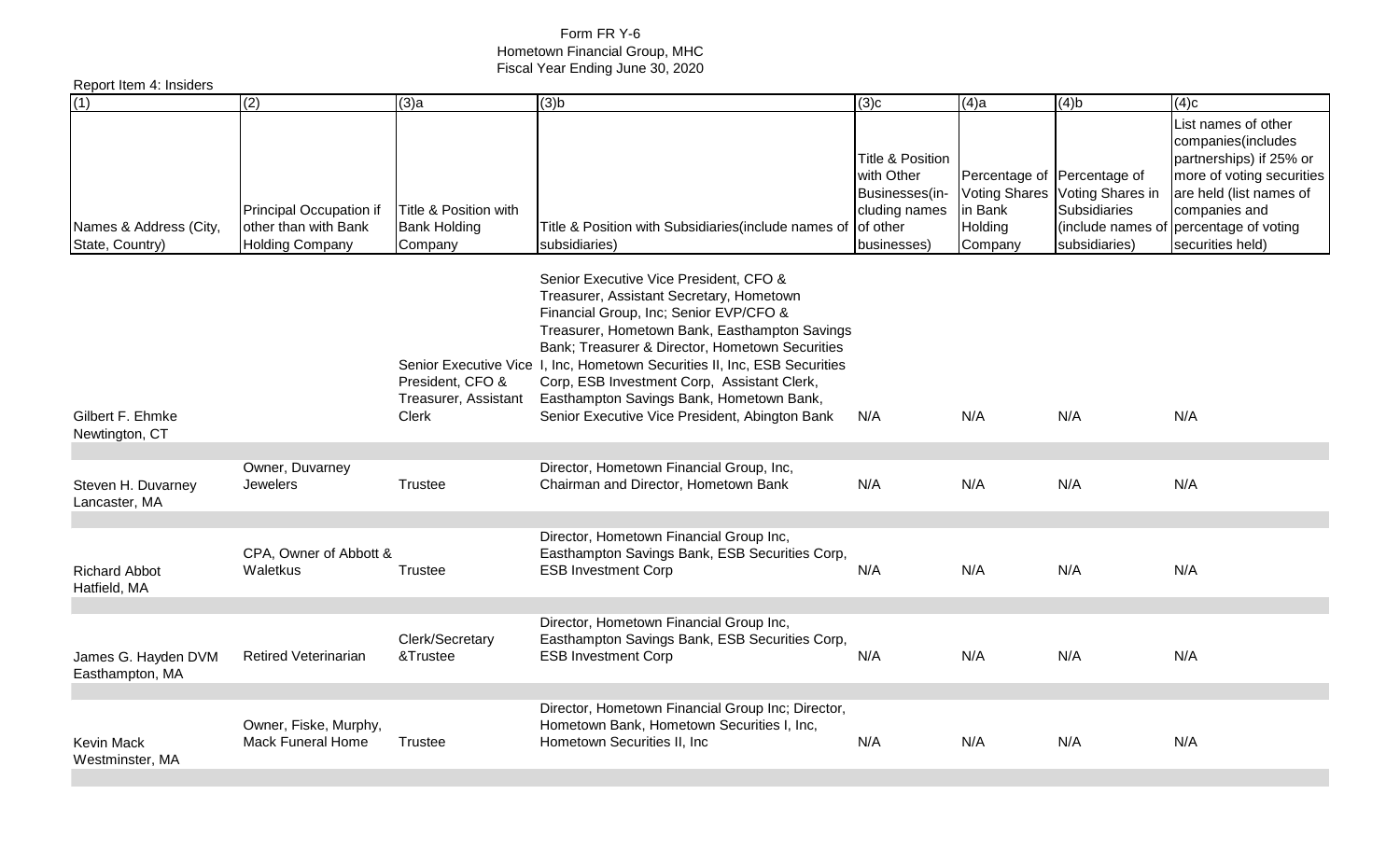| Names & Address (City,<br>State, Country) | Principal Occupation if<br>other than with Bank<br><b>Holding Company</b>         | Title & Position with<br><b>Bank Holding</b><br>Company | Title & Position with Subsidiaries (include names of<br>subsidiaries)                                                                                                                                                                                                      | <b>Title &amp; Position</b><br>with Other<br>Businesses(in-<br>cluding names<br>of other<br>businesses) | Percentage of Percentage of<br><b>Voting Shares</b><br>in Bank<br>Holding<br>Company | Voting Shares in<br>Subsidiaries<br>(include names of<br>subsidiaries) | List names of other<br>companies(includes<br>partnerships) if 25% or<br>more of voting securities<br>are held (list names of<br>companies and<br>percentage of voting<br>securities held) |
|-------------------------------------------|-----------------------------------------------------------------------------------|---------------------------------------------------------|----------------------------------------------------------------------------------------------------------------------------------------------------------------------------------------------------------------------------------------------------------------------------|---------------------------------------------------------------------------------------------------------|--------------------------------------------------------------------------------------|------------------------------------------------------------------------|-------------------------------------------------------------------------------------------------------------------------------------------------------------------------------------------|
| Mark M. Klepacki, DMD<br>Burlington, CT   | <b>Retired Dentist</b>                                                            | Trustee                                                 | Director, Hometown Financial Group Inc,<br>Easthampton Savings Bank; Director & Clerk, ESB<br>Securities Corp, ESB Investment Corp                                                                                                                                         | N/A                                                                                                     | N/A                                                                                  | N/A                                                                    | N/A                                                                                                                                                                                       |
| David Surprenant<br>Sutton, MA            | Attorney, Managing<br>Partner of the Law<br><b>Offices of Mirick</b><br>O'Connell | Trustee                                                 | Director, Hometown Financial Group Inc; Director,<br>Hometown Bank, Hometown Securities I, Inc,<br>Hometown Securities II, Inc.                                                                                                                                            | N/A                                                                                                     | N/A                                                                                  | N/A                                                                    | N/A                                                                                                                                                                                       |
| <b>Matthew Sosik</b><br>Fiskdale, MA      |                                                                                   | <b>Chief Executive</b><br>Officer & Trustee             | CEO & Director, Hometown Financial Group Inc;<br>President, CEO & Director, Easthampton Savings<br>Bank; President & Director, ESB Securities Corp,<br>ESB Investment Corp, Hometown Securities I, Inc,<br>Hometown Securities II, Inc, President & CEO,<br>Hometown Bank, | N/A                                                                                                     | N/A                                                                                  | N/A                                                                    | N/A                                                                                                                                                                                       |
| Anthony P. Villani<br>Florence, MA        | Real Estate Consultant Trustee                                                    |                                                         | Director, Hometown Financial Group Inc.,<br>Easthampton Savings Bank, ESB Securities Corp,<br><b>ESB Investment Corp</b>                                                                                                                                                   | N/A                                                                                                     | N/A                                                                                  | N/A                                                                    | N/A                                                                                                                                                                                       |
| Andrew J. Raczka<br>Pembrooke, MA         |                                                                                   | President & Trustee                                     | President & Director, Hometown Financial Group<br>Inc., President & CEO & Director, Abington Bank,<br>President & Director, NACB Securities<br>Corporation, 48 South Main Street Corporation                                                                               | N/A                                                                                                     | N/A                                                                                  | N/A                                                                    | N/A                                                                                                                                                                                       |
| Paul J. Sullivan<br>Plymouth, MA          | Owner, Sullivan Tire Co. Trustee                                                  |                                                         | Director, Hometown Financial Group Inc,<br>Chairman, Abington Bank                                                                                                                                                                                                         | N/A                                                                                                     | N/A                                                                                  | N/A                                                                    | N/A                                                                                                                                                                                       |